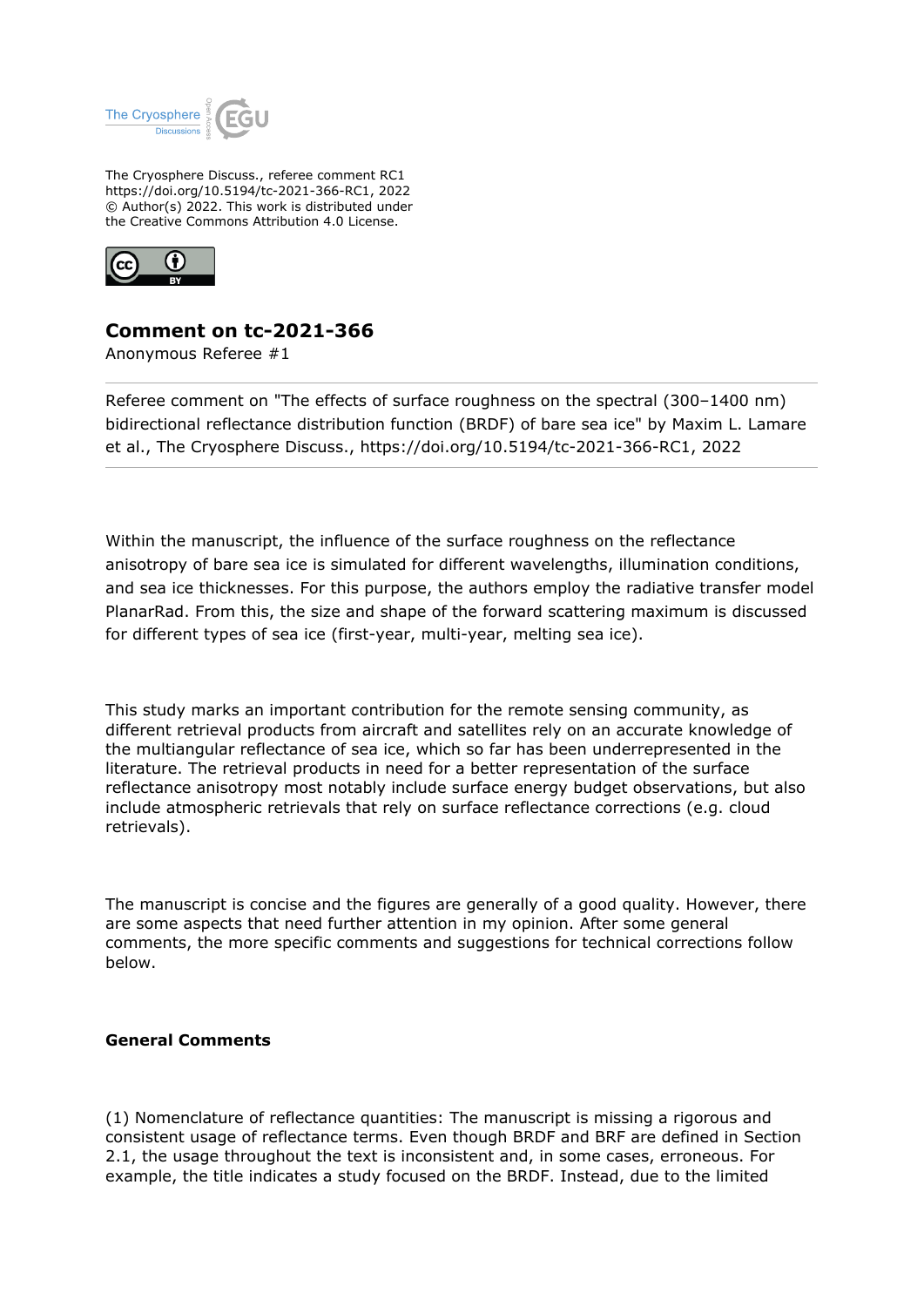angular resolution in the viewing geometry, directional-conical results are presented (compare Schaepman-Strub et al., 2006). Other instances include, e.g. P2L19 (BRF stands for Bidirectional reflectance factor, and BRF is not really an approximation of BRDF, it relates the reflected radiant flux of a sample surface to the radiant flux of an ideal Lambertian surface irradiated under the same conditions, as you define yourself in Sect. 2.1), P2L28 and P3L2 (the BRDF can never be measured), and P2L31(what is an isotropic albedo?). I understand that using BRDF is somewhat established in the literature, however I think the authors need to be more careful and follow the recommendations put forward by Schaepman-Strub et al. (2006) to make an effort to improve the usage of reflectance terms in the literature. This is not limited to the above-mentioned cases, and I suggest the authors check again their usage of terms throughout the manuscript (including the introduction when discussing other studies). You also need to mention that you are not simulating a BRF, but an approximation. If you call it a BRF you are assuming the reflected radiance is constant throughout the viewing quads.

(2) Introduction: In my opinion, the authors need to elaborate more on the references used in the Introduction. Long lists of references are given for a specific point of discussion, but simply mentioning the reference is not enough. For example, not just mention wavelength (….), but actually mention what the current state of the art is regarding wavelength-dependence of the BRDF/HDRF. So far, the introduction only mentions that different effects on the reflectance anisotropy have been measured before, but these effects are not described at all yet. For a proper state-of-the-art overview, more details need to be given already here. This will also help later to put the results of this study in perspective.

(3) Results: The structure of the results section needs adjustments, as currently the storyline is hard to follow as effects of roughness, thickness, wavelength and solar zenith angle are mixed throughout the different subsections. In addition, the separation of the Nadir BRF results complicates things in my eyes, as this could be discussed together with the 2D BRF. My suggestion would be: 3.1 Roughness and sea ice thickness (showing Figures 4-6, but maybe even switching the order of Figures 5 and 4), 3.2 Roughness and solar zenith angle (Fig. 7), 3.3 Roughness and wavelength (Fig. 8). That would make the structure easier to follow.

(4) Related to the last comment, Section 3.2.1 starts describing Figure 5 again as if it is mentioned for the first time in the text. I recommend to restructure and discuss the effect of the thickness already together with the effect of the roughness. First half of 3.2.1 actually discusses roughness again from earlier as well. The influence of the sea ice thickness shows the influence of the underlying surface, i.e. the ocean BRF. Thus, the values are lower as you clearly demonstrate. However, I think it is worth noting in the text that the shape of the BRF itself remains unaltered, meaning the shape and size of the forward scattering peak seems similar for all sea ice thicknesses independent of the sea ice type.

(5) The authors use the word 'quasi-infinite' in the figures, but 'optically thick' throughout the text. If the more commonly used term 'semi-infinite' would be used consistently, it would make the text much easier to read, and also put the text more in line with the Lamare et al. (2016) terminology. If the authors had any specific reason to name it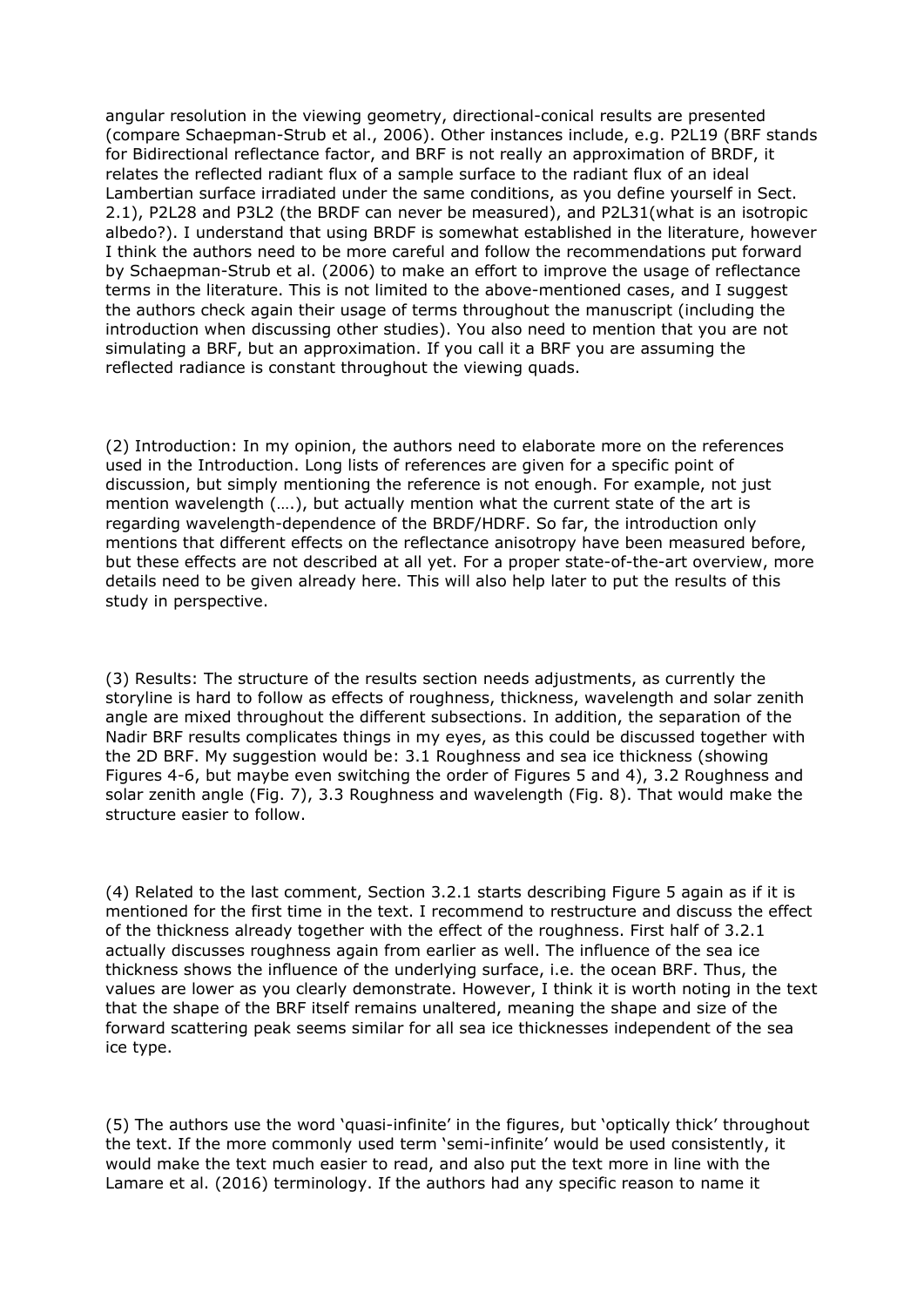differently, this should be emphasized more.

(6) I agree with the authors that studying the semi-infinite (optically thick) sea ice is important to understand the intrinsic surface BRDF of bare sea ice. However, I feel the study could benefit from including a figure looking at the spectral and solar zenith angle dependence of the BRF for another sea ice thickness that is closer to natural sea ice (as melting sea ice with a thickness of 20 m is more a theoretical consideration). I believe seeing the effects of wavelength and illumination angle on both the theoretical (semiinfinite) and the more realistic (e.g. 50 cm/100 cm) thicknesses would be of interest to many readers. Adding an additional figure could work (maybe restricting to only one roughness value at the other thicknesses), or maybe also adding another column for an additional sea ice thickness in Figs. 7 and 8 could be an option.

(7) Section 4.2: This is a very important section that puts the choice of the modeled roughness parameter in perspective. However, this should be included in the Methods section already, when mentioning the range of modeled roughness parameters at the end of Sect. 2.2. I also suggest the authors consider making the roughness considerations a separate subsection within the methods, e.g. after 2.2 Model description. As this is a vital part of the study, it should have a separate section in the Methods, and the choice of roughness parameters needs to be motivated already at this point. At the moment, 4.2 seems a bit out of place in the discussion.

(8) Please be consistent about the usage of the roughness parameter sigma throughout the manuscript. You first state it is unitless, but then give 'm' as a unit on several occasions, e.g. captions of Figs. 3 and 4, or on P6L23.

(9) When you mention specific values of the BRF or changes in %, you give values with 2 or even 3 decimal places, which is an accuracy not needed (with respect to the mentioned model limitations) and makes reading the numbers quite cumbersome. In my view, rounding the values to integer numbers seems to be more than sufficient.

## **Specific Comments**

Title: In addition to using the correct reflectance term in the title (see general comments above), I suggest to include modeled/simulated in the title as well so that the reader immediately knows what to expect from the study.

Abstract: the mentioning of quads is not clear as this is not a commonly known term. You either need to define it or express the point you want to make differently. In addition, the angular resolution should be mentioned directly.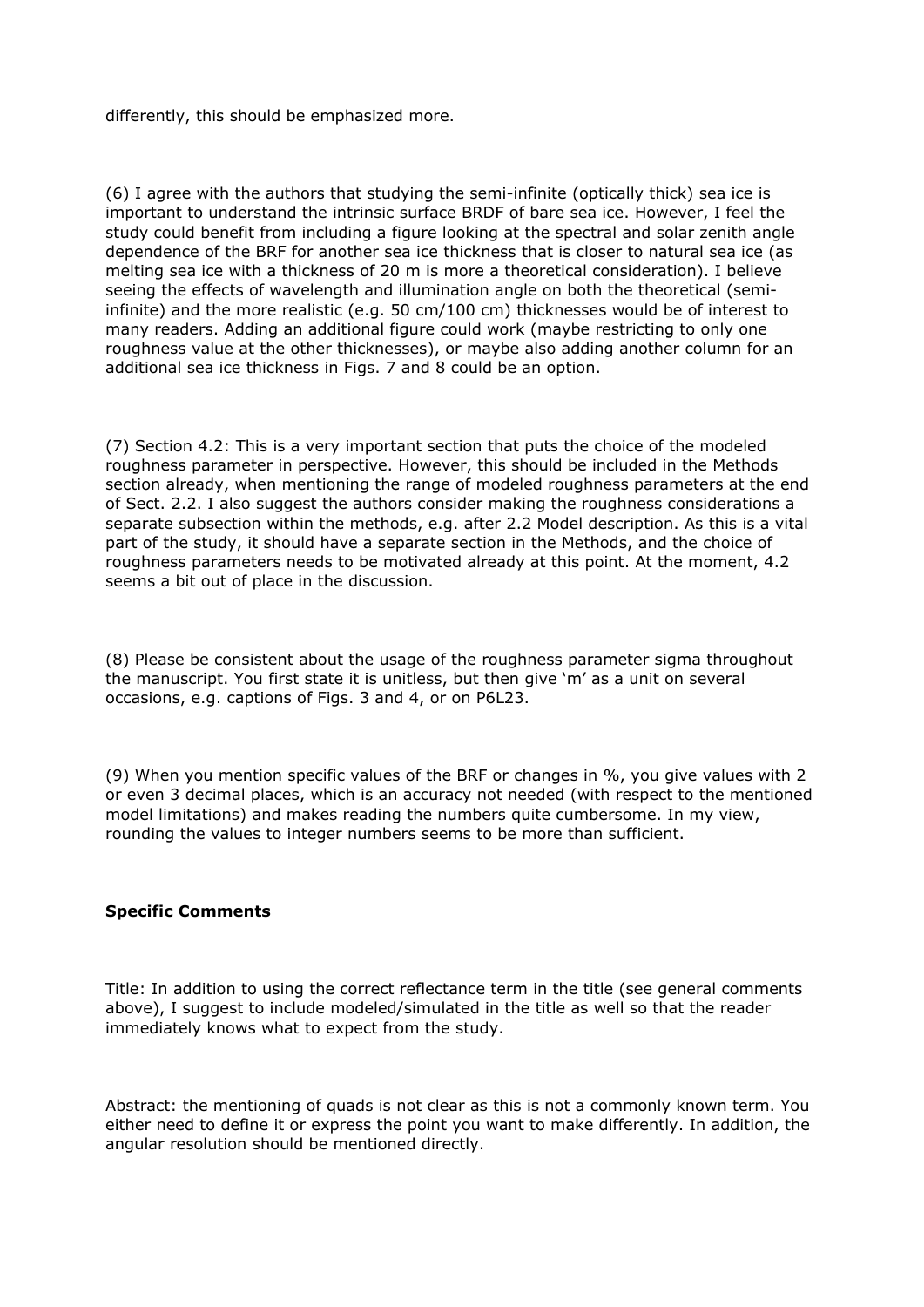P2L8: please be more accurate with the definition of BRDF at this first instance, it does not describe the relation between illumination and viewing angles, but of the incident and reflected radiation of all sets of illumination and viewing angles.

P2L10: add Schaepman-Strub et al. (2006) reference already at this point

P3L14: please avoid statements of novelty in that way

P6L17: add 'between … nm wavelength', as otherwise it could sound like these are the chosen ice thickness values

Fig. 4: the different lines are hard to distinguish, especially for the different roughness values for the quasi-infinite cases

Sect. 3.1.1, strongest relative change in nadir BRF for melting sea ice. As far as I understand it, that is to be expected due to the much larger semi-infinite sea ice thickness of about 20 m. I think the authors should elaborate a bit on this and include more details on how these quantities were calculated in Lamare et al. (2016). P6L8 indicates that you calculated the e-folding depth times 3 or 5. If I compare to Table 1 in Lamare et al. (2016), it seems like you chose factor 5 for this study. If that is correct, I wonder why you chose 5 instead of 3, is this a wavelength consideration? I am not saying factor 5 is worse than 3, I just feel the authors need to elaborate a bit more, as this influences the discussion of the relative changes with respect to the sea ice thickness in Sect. 3.1.1.

P7L9: please also include a more recent reference for this statement, as this is the central motivation of this study.

P7L15: the second part of 3.1.2 needs rewriting, as it is very hard to follow how the authors describe Fig. 6b. In addition, what in the text is referred to as Figure 6 is actually Figure 5 (P7L9), whereas Figure 6b in the text should be Figure 6.

P8L22: 'however the intensity of peak increases with θi'. It is a bit difficult to follow this claim looking at Fig. 7, as at first glance the colors look the same, because the ranges of the color bars are not the same. I would suggest finding a different and consistent color bar. However, if the wide range of BRFs makes that too difficult, I think the authors should mention in the text already that the reader should pay attention to the varying ranges in the color bars of the respective sea ice types.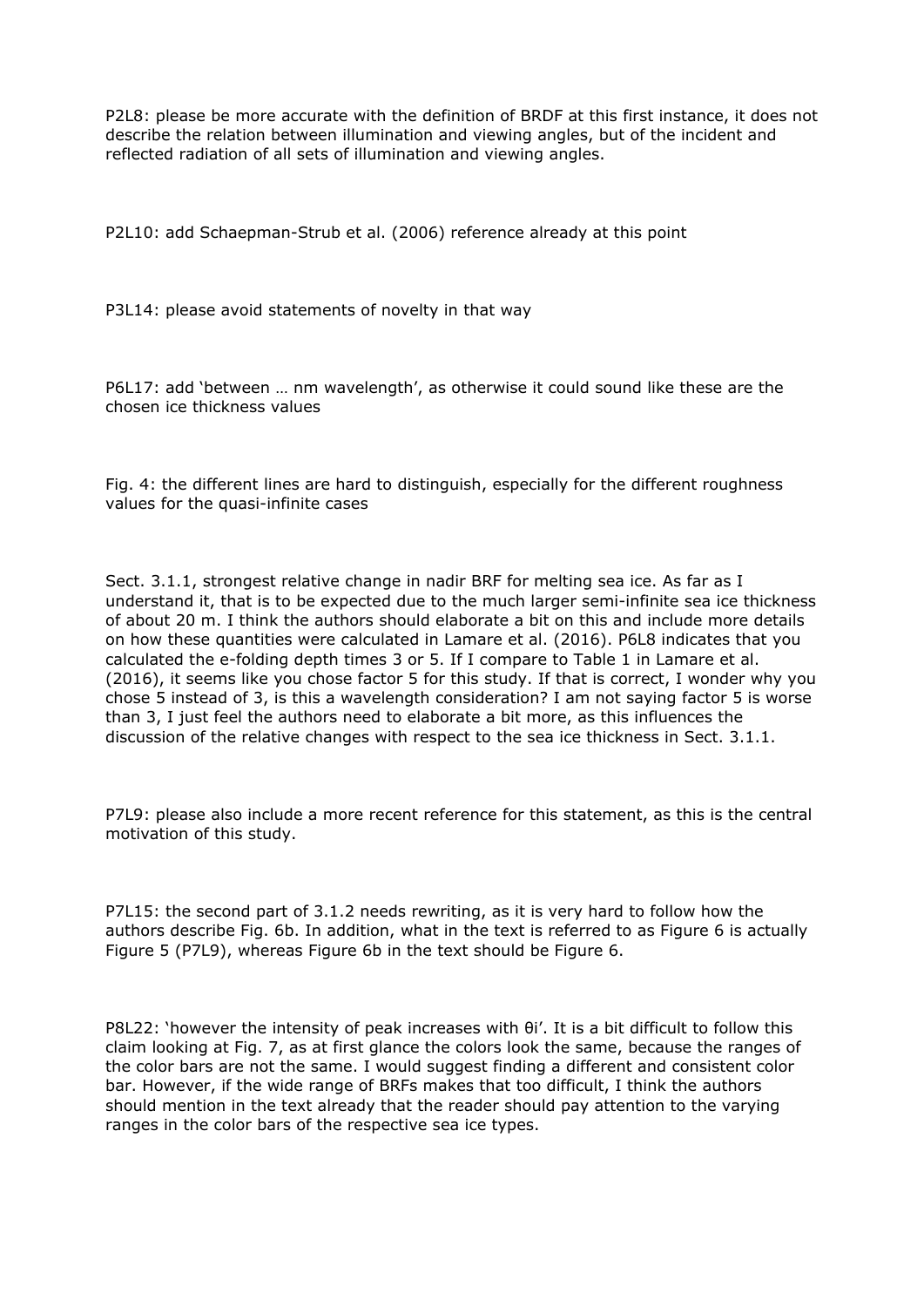P9L6: 'However, the BRF does not decrease uniformly over the hemisphere with an increasing wavelength.' I suggest introducing Fig. 8 only after this sentence, to use the first sentences as an introduction and then describe the results of the figure. This would help the reading flow, as currently after introducing Fig. 8 the authors describe earlier results from other figures again.

P9L13: decreases by 13.94% compared to what?

P11L1: Both Manninen et al. (2021) and Carlsen et al. (2020) study the influence of surface roughness on the BRDF of snow and the consequences for the calculation of the surface albedo and satellite retrievals, respectively. Manninen et al. (2021) from a modelling point of view, Carlsen et al. (2020) more from an observational side. Even though both studies investigate snow surfaces, the effects they are reporting are relevant for this study. However, the authors should elaborate more on how this relates to their results and give a bit more background when putting their study into perspective rather than just mentioning them. For example, the MODIS MCD43 product is never explained, and some readers might not know what it is.

Section 4.3: Thanks for having made the model output available. It would be of interest for future users if you could mention at this point the increase in computational time necessary to increase the angular resolution of the simulations.

Section 4.3: Second paragraph about the intrinsic surface BRDF. This is as a first approximation true, however, the authors mentioned earlier themselves that the model also only considers direct and no diffuse illumination. However, the scene observed by the satellite is illuminated by both direct and diffuse radiation. So only propagating the surface BRF to the TOA is not entirely sufficient. Please also mention it again at this part of the manuscript.

P12L25: The entire study focuses on the reduction in uncertainties for the retrieval of e.g. albedo products from remote sensing. The reduction of uncertainties in global climate models comes a bit out of nowhere at this point. Please back that up with a more thorough explanation or leave it out as in my opinion the study does not need that additional motivation, especially as it seems a bit far-fetched in the way it is mentioned right now.

## **Technical Corrections**

P2L8: with